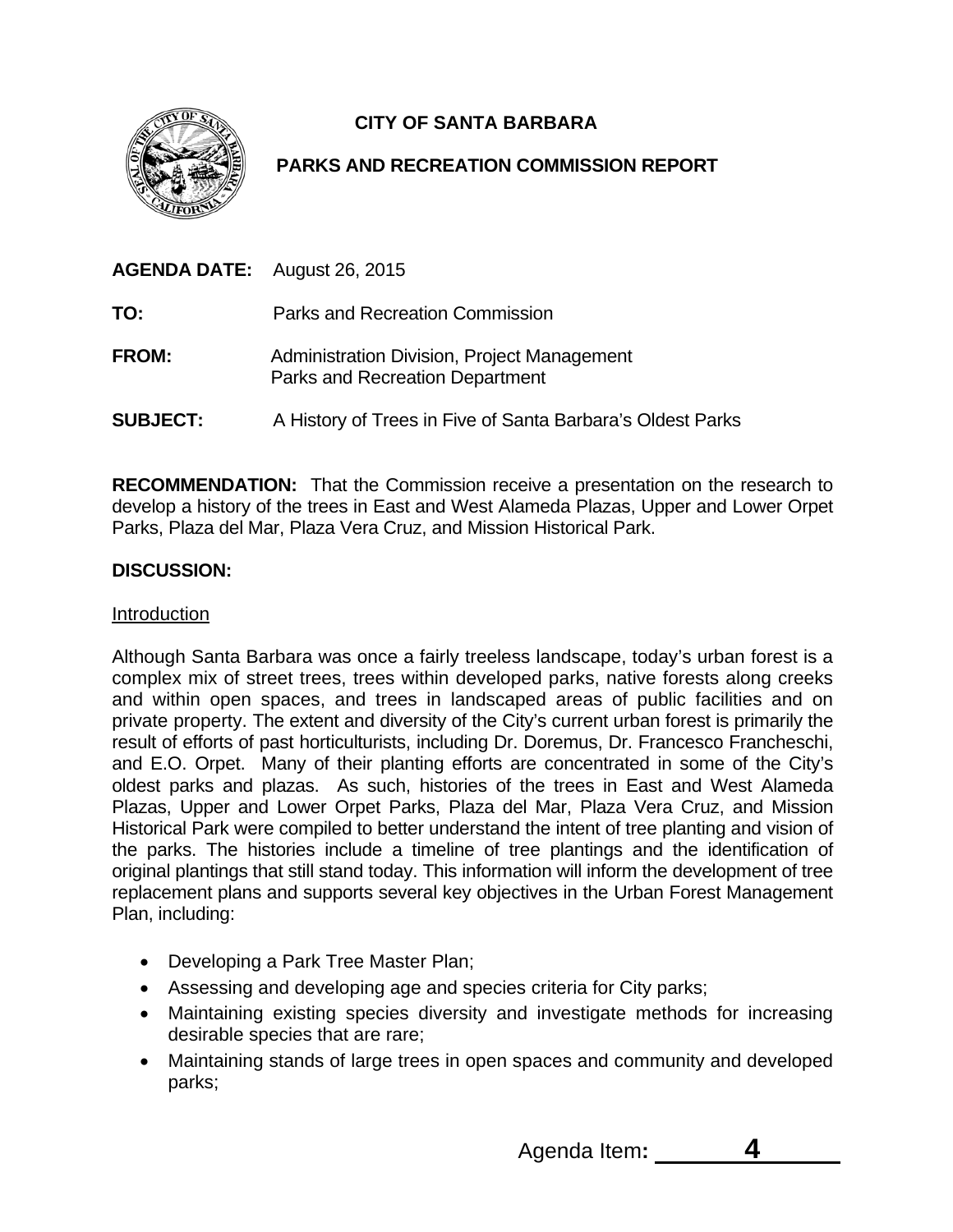- Protecting and enhancing trees in historically significant parks such as through increased tree maintenance and tree planting programs; and,
- Maintaining the history, design, cultural integrity and functional use of developed parks, as feasible.

## **Methods**

The libraries at the Santa Barbara Historical Society, the Santa Barbara Botanic Garden, and the University of California, Santa Barbara were visited to obtain historical information about the parks in question.

Hard copy files located at the Parks and Recreation Department were also referenced to create a clearer picture of the history of the respective parks. Of the resources examined, the Park Commission Meeting Minutes revealed information about major tree removals. Aerial images of the City through the years were found in the Public Works archives. These images were compared to determine how canopy coverage has changed over time.

The City's tree inventory database was consulted to create a list of current species in the parks. The City's tree inventory database was also utilized to get a better understanding of the size composition of the parks current tree population. The *Trees of Santa Barbara* books, held in the Santa Barbara Botanic Garden Library, were used to create historical tree inventories. Versions from the 1940, 1948, 1976, and 2007 were referenced. The tree inventories through time were cross-referenced to determine the change in species density and diversity in the parks over the years.

Site visits were conducted at each of the parks in the company of the City Arborist. The site visits were taken to confirm the present tree composition of the parks and verify original plantings.

Although some planting and removal dates and park tree inventories were collected through the aforementioned resources, large gaps in the historical records of the parks exist. While the site visits allowed for an estimation of the number of original plantings that exist today, the total number of trees originally planted in the parks is unknown. A complete record of tree removals during the past century is unattainable as well.

## **Findings**

General themes between the assessed parks became apparent upon completion of the park histories. East and West Alameda Plazas and Upper and Lower Orpet Parks have an extensive horticultural heritage and were intended to be worldly arboretums displaying a wide range of exotic tree species. Both of these parks have a large number of species that are either unique to the parks (six tree species in East and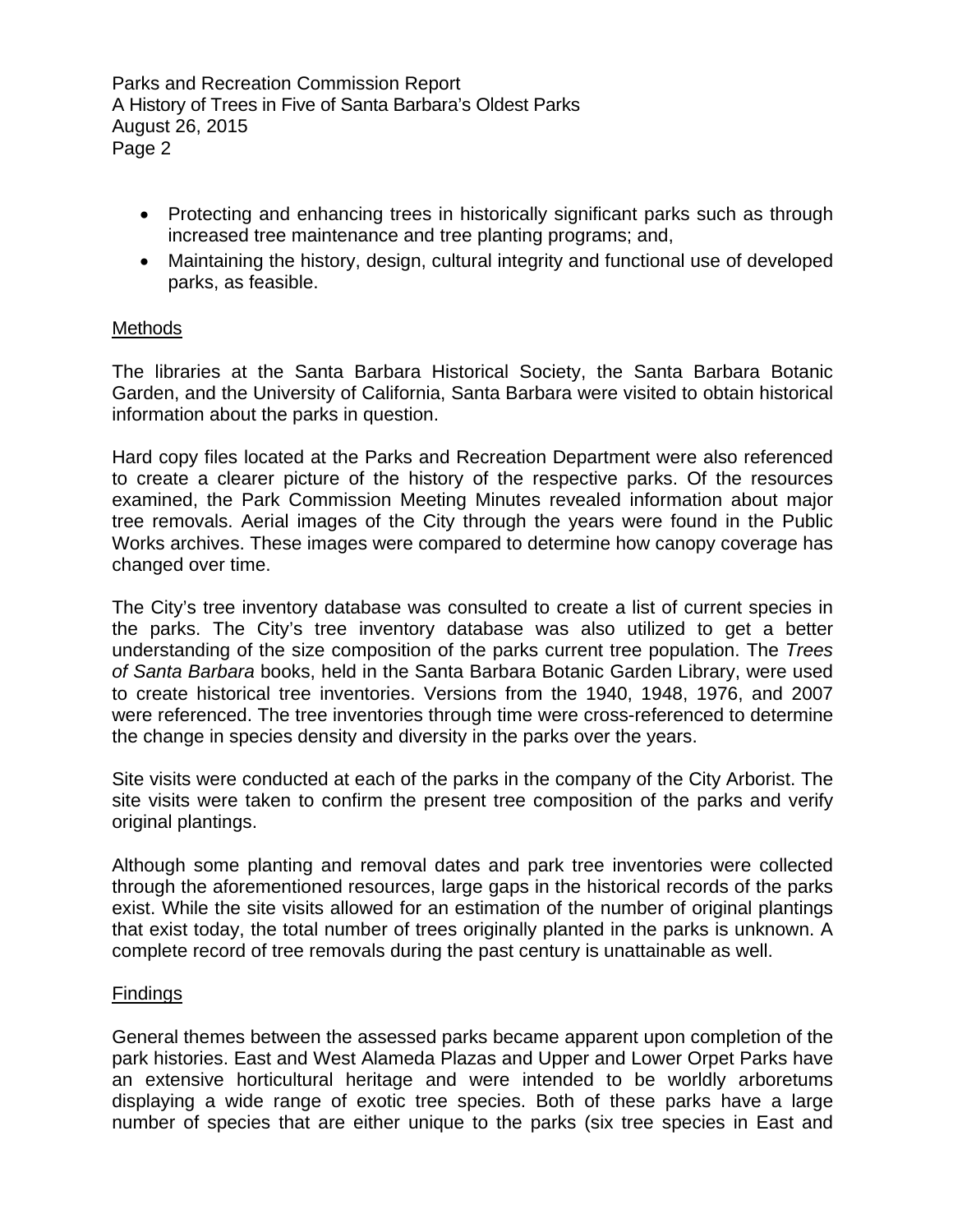West Alameda Plazas and 16 tree species in Upper and Lower Orpet Parks) or rarely found in Santa Barbara's urban forest (appearing five or less times). This means the loss of a particular species within the parks is likely to have a significant impact on species diversity within Santa Barbara's urban forest as a whole.

Along with a strong horticultural heritage, East and West Alameda Plazas have always been a valuable location for public and private events alike. Similarly, the historical significance of the remaining assessed parks lies in public usage rather than being worldly arboretums. For example, Plaza del Mar was once a bustling gathering place for picnics, concerts, and political events while the large grassy area and rose garden at Mission Historical Park attracted large private events and dog owners. Current usage of Mission Historical Park remains consistent with the past but Plaza del Mar is no longer the public gathering place it once was. Maintaining and/or improving tree diversity in East and West Alameda Plazas and Upper and Lower Orpet Parks could continue to be a priority. If the historical use remains valid today, maintaining and/or improving the usage base of the other three parks should be the focus of future park management. Below includes a brief summary of the information found for each of the assessed parks.

#### *East and West Alameda Plazas*

East and West Alameda Plazas have been open spaces since the first city map was drawn in 1853. Proper maintenance of this area did not occur until 1902 when the first Park Commission was created and a Parks Superintendent appointed. Dr. Doremus, the first Parks Superintendent, intended the Plazas to be an arboretum showcasing tree species from around the world. He achieved this goal by planting a variety of tree species including the Northern Rata (*Metrosideros robusta*), Montezuma Bald Cypress (*Taxodium mucronatum*), Fern Pine (*Podocarpus gracilior*), Brisbane Box tree (*Lophostemon confertus*), and Black Acacia tree (*Acacia melanoxylon*). His horticultural legacy was continued throughout the decades with numerous exotic tree species being introduced. By the 1970's, East and West Alameda Plazas boasted a total of 112 unique tree varieties. This number has declined to 82 unique tree varieties in the Plazas today, many of which are found only in the Alameda Plazas or occur infrequently in Santa Barbara's urban forest.<sup>[1](#page-2-0)</sup> Understanding the frequency of tree varieties in East and West Alameda Plazas in relation to their occurrence elsewhere in Santa Barbara will help to maintain species diversity not only inside the Plazas but also in the larger context of Santa Barbara's urban forest.

Although the total number of original trees planted by Dr. Doremus in East and West Alameda Plazas is unknown, there are at most 40 trees currently in the Plazas that are representative of Dr. Doremus' original plantings. These trees are outlined in "A History

<span id="page-2-0"></span> $\overline{1}$  $^1$  A current tree inventory list from Arbor Access was compared to inventories from the early 1970's.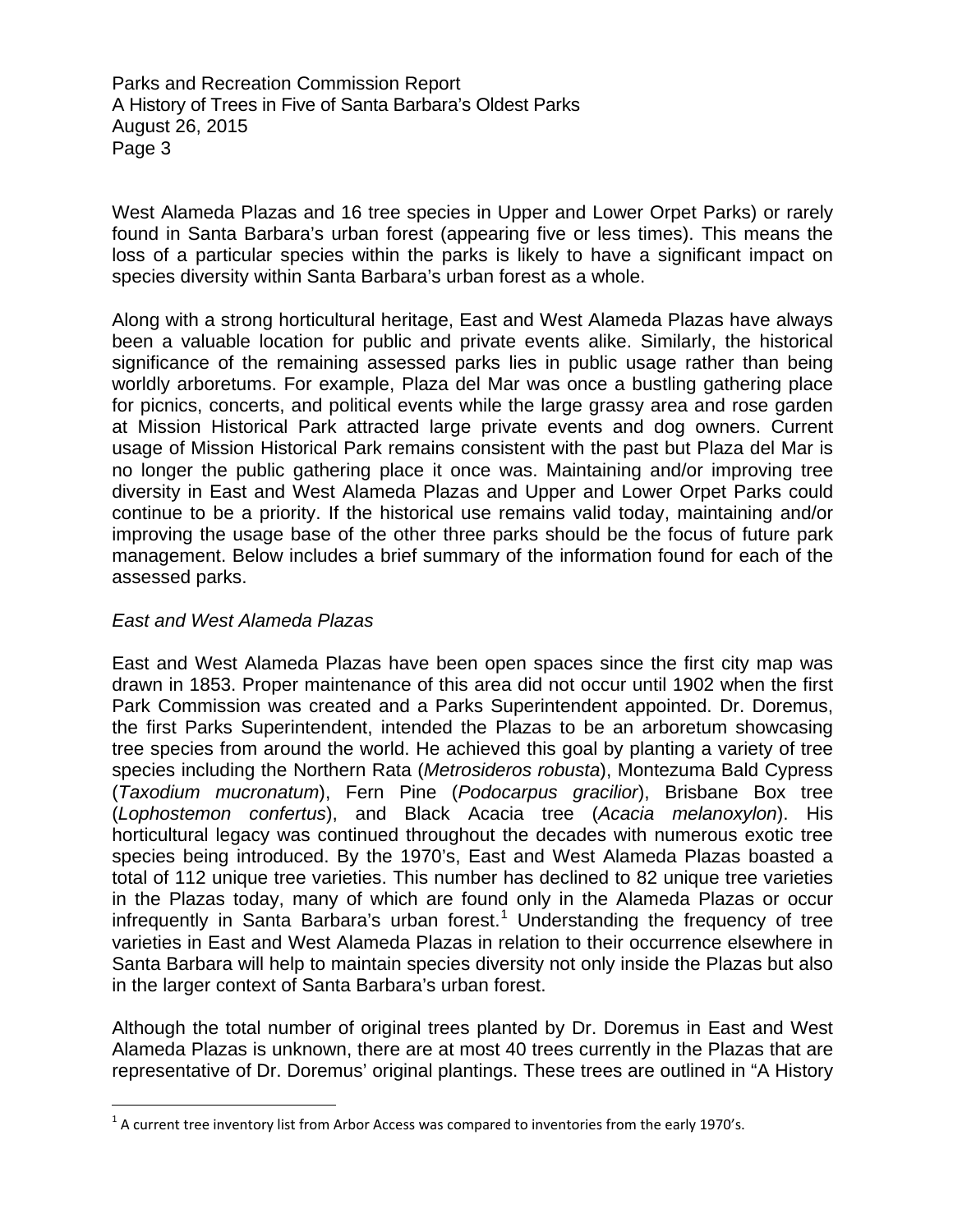of Trees in East and West Alameda Plaza" and represent approximately 15% of the total tree population. All of these trees appear to be healthy, but it is predicted most of them will reach the end of their life in the next 10-30 years. A large number of palm species exist in the Plazas, representing 42% of the trees in West Alameda Plaza and 54% of the trees in East Alameda Plaza. This is important since many of the younger trees in the Plazas are palms as well, meaning that as older specimens die-off, it is likely that the palm trees will begin to dominate the skyline. The full research for the Alameda Plazas is attached to this report.

#### *Upper and Lower Orpet Park*

Acquired in 1919 with help from the Riviera Company, a resident group dedicated to purchasing land for a City park, Hillside Park was later renamed Orpet Park because of the extensive impact E.O Orpet had on the horticultural heritage of Santa Barbara's urban forest. Mr. Orpet planted many of the tree species he brought from abroad in Orpet Park in the 1920's including the Australian Juniper-Myrtle (*Agonis juniperina*), Scrub Yellow-Wood (*Acronychia baueri*), and Cape Olive tree (*Elaeodendron capense*). There are currently 236 trees in Orpet Park representing 93 species. Similar to East and West Alameda Plazas, many of the tree species (16) are unique to Orpet Park or are found infrequently in Santa Barbara's urban forest (five of less times). This means the loss of a particular species within Orpet Park has the potential of greatly impacting the species diversity of Santa Barbara's urban forest as a whole. Unlike East and West Alameda Plazas, a large number of palm trees were never introduced to Orpet Park. Instead, Mr. Orpet's theme of planting exotic tree species continued through the decades. Although the total number of trees originally planted by Mr. Orpet is unknown, at most 31 trees currently in Upper and Lower Orpet Parks represent specimens planted by Mr. Orpet in the 1920's. These trees are outlined in "A History of Trees in Upper and Lower Orpet Park" and represent 13% of the total tree population in the parks today. Many of the original plantings that currently exist are healthy and can live between 100 to 300 years, so it is likely they will continue to grow in a healthy manner for decades to come.

#### *Plaza del Mar*

Plaza del Mar, acquired by the City in 1900, has always been an open space. Even before the City took it over, it was a designated public garden and a popular spot for bathing, strolling, and enjoying concerts. As Parks Superintendent, Dr. Doremus had a difficult time introducing trees to the area since it was an alkali swamp. Although Dr. Doremus suggested pumping the water out of the area using a Dutch-inspired windmill, the swamp was ultimately filled in to grade level. Eventually, Dr. Doremus successfully introduced Montezuma Bald Cypress trees (*Taxodium mucronatum*) to the Plaza. Although Dr. Doremus was likely responsible for the introduction of other tree species to Plaza del Mar, the historical importance of the Plaza is not tied solely to its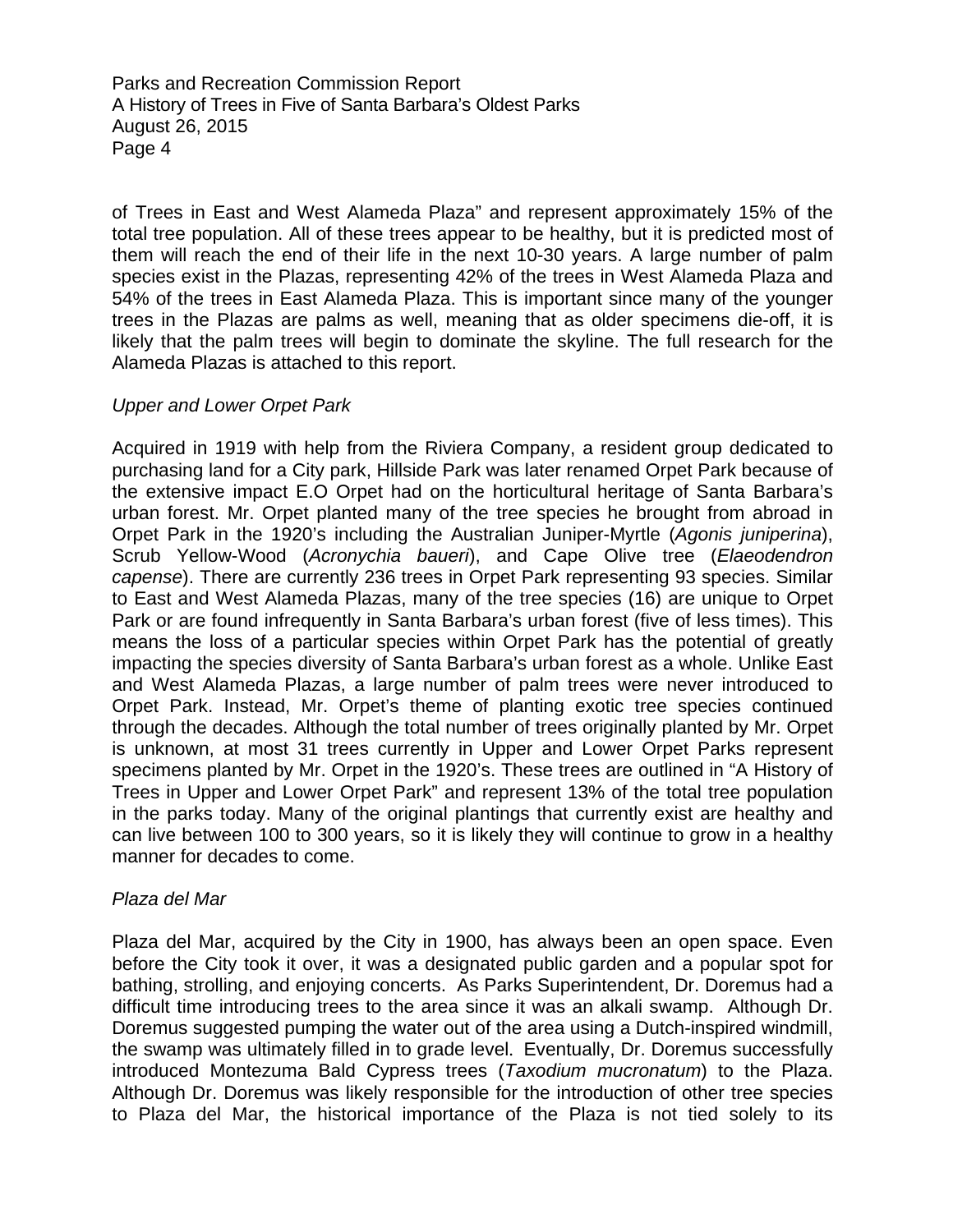horticultural legacy. The first Los Baños del Mar Bathhouse (later to be rebuilt in its current location across from the Plaza), built in 1901, was described as a "proud and fantastic spectacle…with no equal on the Pacific Coast" and helped to attract visitors to the Plaza.<sup>[2](#page-4-0)</sup> It has also been described as a "classic community gathering place for concerts and political speeches."[3](#page-4-1) There are currently 75 trees in Plaza del Mar representing 19 tree species, two of which are found infrequently in Santa Barbara's urban forest. Although the total number of trees originally planted in Plaza del Mar by Dr. Doremus is not known, at most 32 trees in the Plaza are old enough to be original plantings, which represent 42% of all the trees in the Plaza today. While this is a significant proportion, 19 Canary Island Date Palms are included in this number and were all planted at the same time. Although possibly representing original plantings, if these palms were not planted by Dr. Doremus in the early 1900's, the number of original plantings would be affected dramatically. The possible original plantings appear healthy and are likely to live for the next 50 to 100 years. Future management of Plaza del Mar could include working to expand the Plaza's usage base to better align it with its historical use as a community gathering place.

## *Plaza Vera Cruz*

Similar to East and West Alameda Plazas, Plaza Vera Cruz appears as a designated public square on the first city map in 1853 and was officially made a park in 1855. The historic area of Plaza Vera Cruz is larger than it is today and parts of the park were often leased to outside parties to be used as recreation areas. There is no historic comprehensive tree inventory for Plaza Vera Cruz, but it is known that numerous shade trees were planted in the Plaza in 1905. There are currently 41 trees in Plaza Vera Cruz representing 17 tree species. At most, 14 of these trees are old enough to be original plantings, which represent approximately 25% of the trees in the Plaza. While this is a large percentage, none of the trees species in Plaza Vera Cruz are unique to the Plaza or are found infrequently within Santa Barbara's urban forest (five or less times). These trees appear healthy and are likely to live for the next 50 to 100 years. Plaza Vera Cruz is a potential site for increasing and/or fortifying species diversity in Santa Barbara's urban forest, if that is made a priority.

## *Mission Historical Park*

While Mission Historical Park is not one of the City's original parks, it holds importance because of the historical site it once was. Ruins located on its premise include a historic filter house, grist mill, reservoir, and aqueduct. This portion of the park was acquired by the City in 1948. The other areas of the park, acquired by the City in 1939, contain a large grassy area and the A.C. Postel Rose Garden. Information concerning

<span id="page-4-0"></span> $\overline{a}$  $^2$  NewsPress. "A Tiny Park of Shady Character", 1994.

<span id="page-4-1"></span><sup>&</sup>lt;sup>3</sup> NewsPress. "A Tiny Park of Shady Character", 1994.